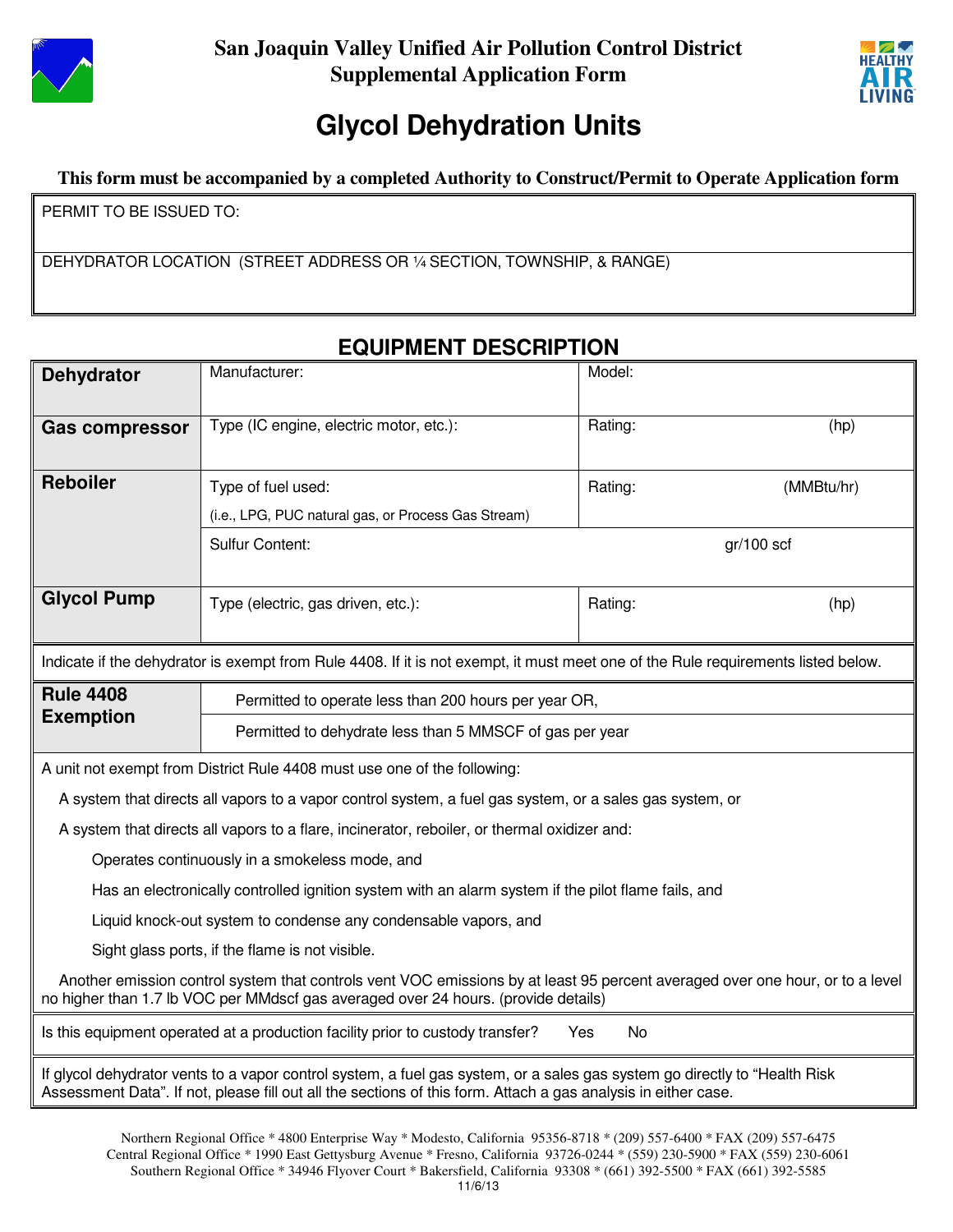#### PROCESS DESCRIPTION

 $\blacksquare$ 

**IF** 

| Gas Streams/Processes the Dehydrator Serves: (include permit number, if applicable) |  |                                                                             |  |                                              |  |
|-------------------------------------------------------------------------------------|--|-----------------------------------------------------------------------------|--|----------------------------------------------|--|
|                                                                                     |  | Wet Gas Pressure:<br>psig                                                   |  | $\mathrm{P}^{\circ}$<br>Wet Gas Temperature: |  |
| Max. Dry Gas Flowrate:<br>MMscf/day                                                 |  | Saturated Gas: [ ] Yes [ ] No                                               |  | Ib $H2O/MMscf$<br><b>Subsaturated Gas:</b>   |  |
| Dry Gas Water Content:<br>lb $H2O/MMscf$                                            |  | <b>Component Names</b>                                                      |  | Concentration (Volume %, dry)                |  |
| Dry Gas Absorber Stages:                                                            |  | Carbon Dioxide:                                                             |  |                                              |  |
| Lean Glycol Water Content:<br>wt % $H_2O$                                           |  | Hydrogen Sulfide:                                                           |  |                                              |  |
| Glycol Flowrate:<br>Gallon/minute                                                   |  | Nitrogen:                                                                   |  |                                              |  |
| <b>Recirculation Ratio:</b><br>Gallon/lb H <sub>2</sub> O                           |  | Methane:                                                                    |  |                                              |  |
| Glycol Pump Type: [ ] Electric [ ] Gas Driven                                       |  | Ethane:                                                                     |  |                                              |  |
| Gas Driven Pump Volume Ratio:                                                       |  | Propane:                                                                    |  |                                              |  |
| Acfm gas/gpm glycol                                                                 |  | Isobutane:                                                                  |  |                                              |  |
| Flash Tank: [ ] Yes [ ] No                                                          |  | n-Butane:                                                                   |  |                                              |  |
| $\mathrm{P}^{\circ}$<br>Flash Tank Temperature:                                     |  | Isopentane:                                                                 |  |                                              |  |
| Flash Tank Pressure:<br>psig                                                        |  | n-Pentane:                                                                  |  |                                              |  |
| Stripping Gas Option: [ ] No Stripping Gas                                          |  | Other:                                                                      |  |                                              |  |
| [] Use Dry Gas<br>[] Use Flash Gas<br>[ ] Use Nitrogen                              |  | Sulfur content:                                                             |  |                                              |  |
| Stripping Gas Flow Rate:<br>scfm                                                    |  | (Please attach gas analysis)                                                |  |                                              |  |
| <b>Control Device:</b><br>[ ] No Control Device                                     |  | $\mathrm{P}$<br><b>Condenser Temperature:</b><br><b>Condenser Pressure:</b> |  | psia                                         |  |
| Use Condenser<br>$[ ]$ Use<br>Incinerator                                           |  | Incinerator Excess O <sub>2</sub> :<br>$\%$                                 |  |                                              |  |
| [] Use Condenser/Incinerator                                                        |  | Incinerator Destruction Efficiency:<br>$\%$                                 |  |                                              |  |
| Rich/Lean Analytical Component Name:                                                |  | Rich Glycol (mg/L):                                                         |  | Lean Glycol (mg/L):                          |  |
| Isopentane                                                                          |  |                                                                             |  |                                              |  |
| n-Pentane                                                                           |  |                                                                             |  |                                              |  |
| Cyclopentane                                                                        |  |                                                                             |  |                                              |  |
| n-Hexane                                                                            |  |                                                                             |  |                                              |  |
| Cyclohexane                                                                         |  |                                                                             |  |                                              |  |
| <b>Other Hexanes</b>                                                                |  |                                                                             |  |                                              |  |
| Heptanes                                                                            |  |                                                                             |  |                                              |  |
| Methylcyclohexane                                                                   |  |                                                                             |  |                                              |  |
| 2, 2, 4-trimethylpentane                                                            |  |                                                                             |  |                                              |  |
| Benzene                                                                             |  |                                                                             |  |                                              |  |